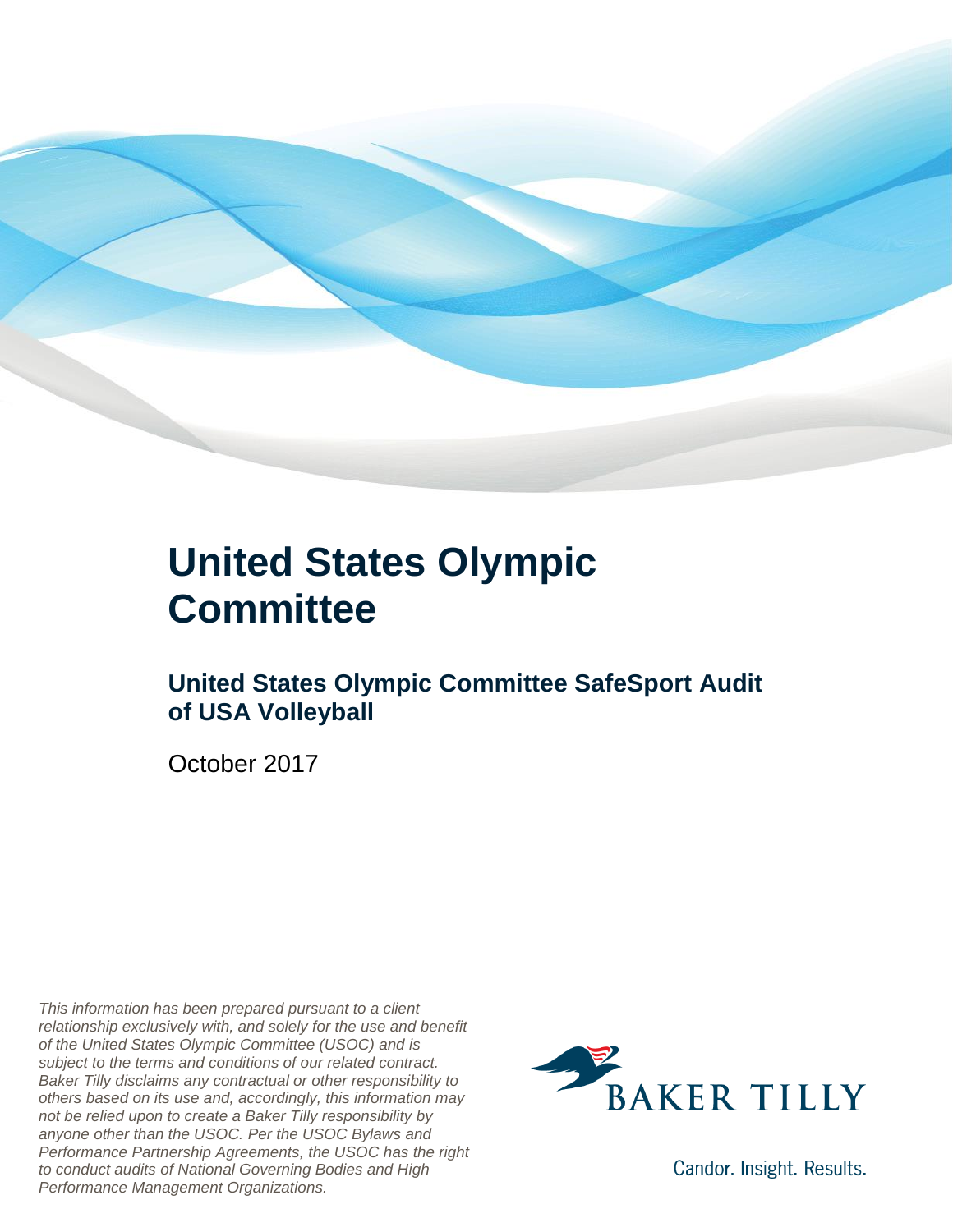

| UNITED STATES OLYMPIC COMMITTEE SAFESPORT AUDIT OF USA |  |
|--------------------------------------------------------|--|
|                                                        |  |
|                                                        |  |
|                                                        |  |
|                                                        |  |
|                                                        |  |
|                                                        |  |
|                                                        |  |
|                                                        |  |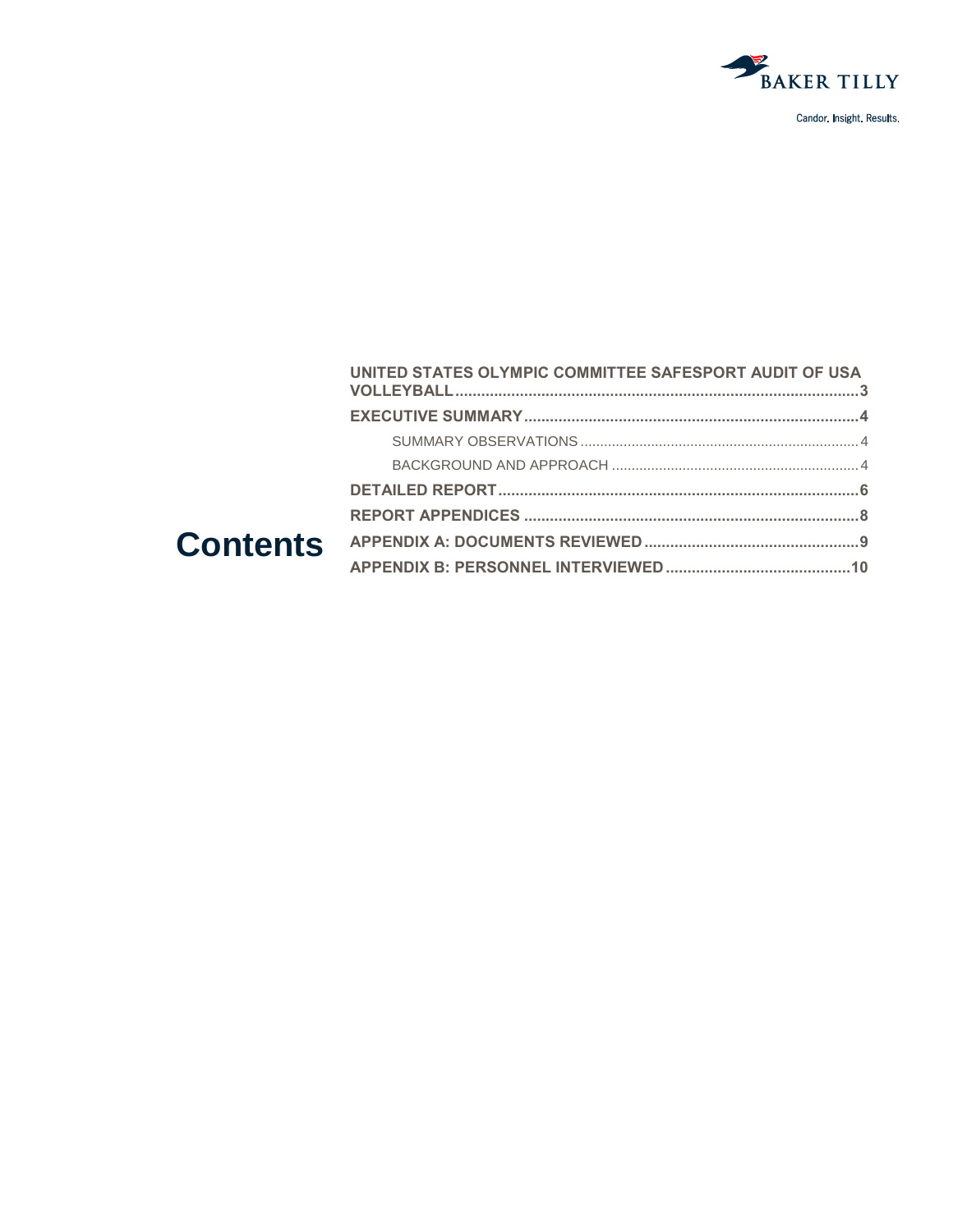

 $\overline{a}$ 

United States Olympic Committee USOC SafeSport Audit of USA Volleyball

## <span id="page-2-0"></span>**United States Olympic Committee SafeSport Audit of USA Volleyball<sup>1</sup>**

<sup>&</sup>lt;sup>1</sup> To consider the report in its entirety, please refer also to the detailed management response that will appear here [\[Governance Documents\]](https://www.teamusa.org/Footer/Legal/Governance-Documents) within 90 days of the date of this report.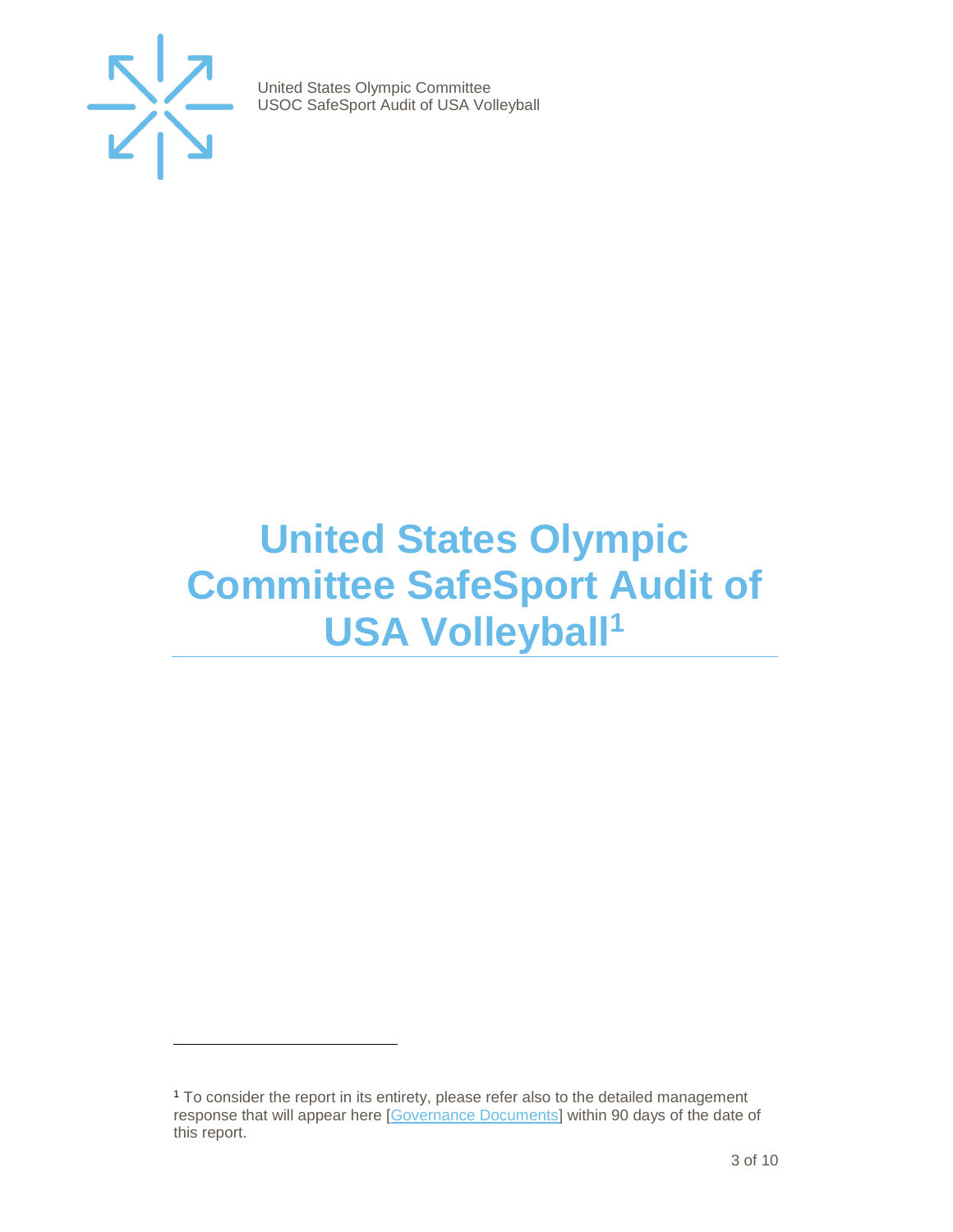

## **Executive Summary**

#### <span id="page-3-1"></span><span id="page-3-0"></span>**Summary Observations**

It shall be the policy of the United States Olympic Committee (USOC) that each National Governing Body (NGBs) adopt a Minimum Standards Policy for Athlete Safety Programs (Athlete Safety Standards) by December 31, 2013<sup>2</sup>.

We noted the following opportunities to enhance the design of USA Volleyball's (USAV) compliance with the Athlete Safety Standards:

 **Athlete Safety Standards - Application of the SafeSport Policy (Minors)** – USA Volleyball's SafeSport Policy states that, "It is the policy of USA Volleyball that those participants who (1) have direct contact to or supervision over minor participants, (2) are responsible for enforcing child abuse and misconduct policies, (3) are in managerial or supervisory roles of a USA Volleyball Member Program, and (4) are new and current employees and/or volunteers of USA Volleyball Member Programs, are advised to complete the appropriate training about child physical and sexual abuse and other types of misconduct before having contact with youth participants."

"Under the policy, USA Volleyball will not authorize or accept any member who has routine access to minors unless that person consents to be screened and passes a comprehensive screen by USA Volleyball's approved background screen vendor. This policy encompasses all adults associated with junior programming, including coaches, officials and event staff."

USA Volleyball's application of this policy is inconsistent with the requirements listed in the Athlete Safety Standards and may be focused too narrowly on minors. The Athlete Safety Standards do not limit these activities to include only minors.

#### <span id="page-3-2"></span>**Background and Approach**

 $\overline{a}$ 

USOC engaged Baker Tilly Virchow Krause (Baker Tilly), to assist the USOC in the completion of SafeSport audits, to assess compliance with SafeSport policies and procedures at the USOC and all of its NGBs and High Performance Management Organizations (HPMOs).

Baker Tilly performed a review of USAV to evaluate compliance with the Athlete Safety Standards. The following activities were performed for this review of USAV:

- Developed and executed an audit program that included:
	- Holding a virtual entrance meeting to discuss and document USAV's SafeSport program and processes.

<sup>2</sup> Effective June 20, 2017 the USOC replaced the Athlete Safety Standards with the NGB Athlete Safety Policy. Due to the timing of this audit, fieldwork was performed in accordance with the Athlete Safety Standards.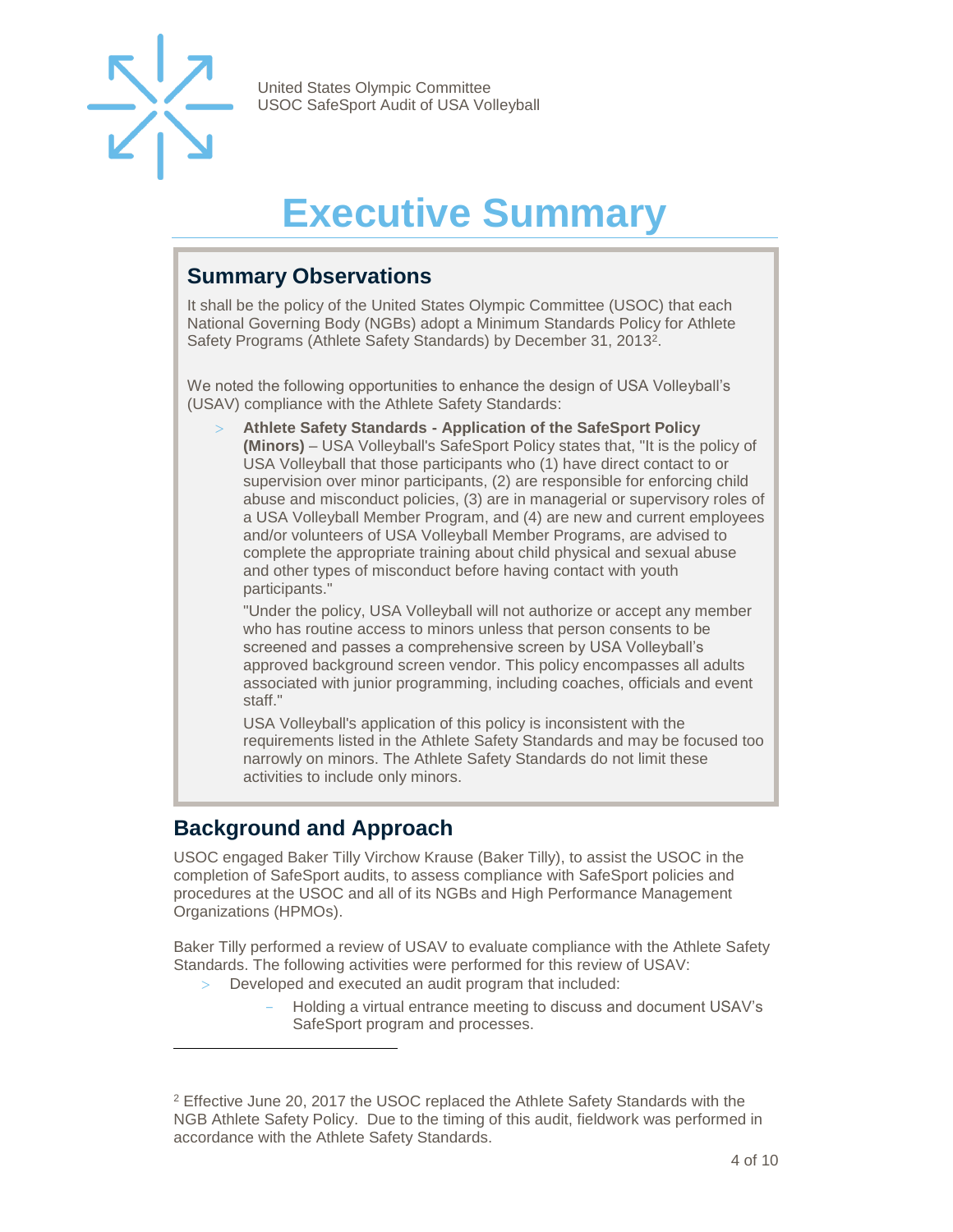

- Selecting a sample of 10 from the required individuals to ensure a background check was performed and education and training was completed. See **Appendix A** for a list of documents reviewed.
- Reviewing USAV's athlete safety policy and determining whether the following was addressed:
	- Required misconduct is prohibited and defined;
	- Reporting procedures are documented; and
	- **The grievance process is documented and complies with** Athlete Safety Standards.
- Identifying which individuals are required to undergo a criminal background check and complete education and training.
- $>$  Conducted a virtual exit meeting, if requested, following delivery of the draft report, to discuss audit findings and recommendation(s) with USAV. See **Appendix B** for a list of individuals interviewed.
- $>$  Identified specific observations and recommendations regarding opportunities to enhance compliance with Athlete Safety Standards. Observations include the following attributes: criteria, condition, cause, effect and recommendation, as set out in the International Professional Practices Framework (IPPF) Standards and Practice Advisory 2410-1.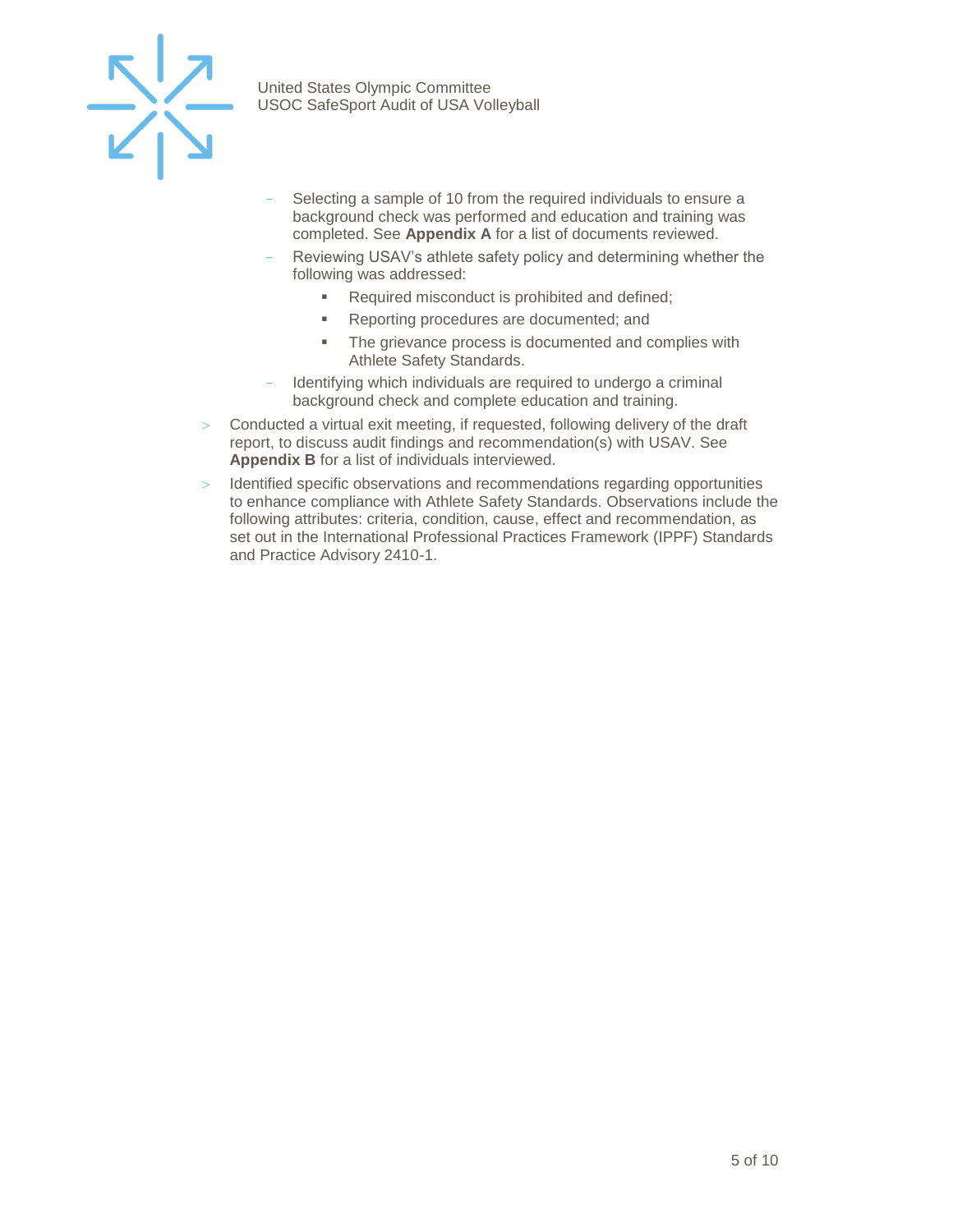

## **Detailed Report**

<span id="page-5-0"></span>The table below represents opportunities to enhance the design and effectiveness of USAV's compliance with the Athlete Safety Standards.

| 1. Athlete Safety Standards - Application of the SafeSport Policy (Minors) |                                                                                                                                                                                                                                                                                                                                                                                                                                                                                                                                                                                                                                                                                                      |  |
|----------------------------------------------------------------------------|------------------------------------------------------------------------------------------------------------------------------------------------------------------------------------------------------------------------------------------------------------------------------------------------------------------------------------------------------------------------------------------------------------------------------------------------------------------------------------------------------------------------------------------------------------------------------------------------------------------------------------------------------------------------------------------------------|--|
| <b>Criteria</b>                                                            | The Athlete Safety Standards state each NGB/HPMO shall<br>require criminal background checks and education and<br>training for those individuals it formally authorizes, approves,<br>or appoints (a) to a position of authority over, or (b) to have<br>frequent contact with athletes.                                                                                                                                                                                                                                                                                                                                                                                                             |  |
| <b>Condition</b>                                                           | USA Volleyball's SafeSport Policy states that, "It is the policy<br>of USA Volleyball that those participants who (1) have direct<br>contact to or supervision over minor participants, (2) are<br>responsible for enforcing child abuse and misconduct policies,<br>(3) are in managerial or supervisory roles of a USA Volleyball<br>Member Program, and (4) are new and current employees<br>and/or volunteers of USA Volleyball Member Programs, are<br>advised to complete the appropriate training about child<br>physical and sexual abuse and other types of misconduct<br>before having contact with youth participants."<br>"Under the policy, USA Volleyball will not authorize or accept |  |
|                                                                            | any member who has routine access to minors unless that<br>person consents to be screened and passes a<br>comprehensive screen by USA Volleyball's approved<br>background screen vendor. This policy encompasses all<br>adults associated with junior programming, including coaches,<br>officials and event staff."                                                                                                                                                                                                                                                                                                                                                                                 |  |
|                                                                            | USA Volleyball's application of this policy language is<br>inconsistent with the requirements listed in the Athlete Safety<br>Standards and may be focused too narrowly on minors. The<br>Athlete Safety Standards do not limit these activities to<br>include only minors.                                                                                                                                                                                                                                                                                                                                                                                                                          |  |
| <b>Cause</b>                                                               | USAV may not have updated its SafeSport-related<br>documentation and administrative materials to align with<br>requirements in the Athlete Safety Standards.                                                                                                                                                                                                                                                                                                                                                                                                                                                                                                                                         |  |
| <b>Effect</b>                                                              | USAV may not be in compliance with the Athlete Safety<br>Standards. USAV must be in compliance with the Athlete<br>Safety Standards to be a member in good standing.<br>Noncompliance with the Athlete Safety Standards can result<br>in disciplinary action by the USOC including withdrawal of<br>high performance funding.                                                                                                                                                                                                                                                                                                                                                                        |  |
|                                                                            | Additionally, stakeholders (e.g., coaches, officials, volunteers,<br>etc.) may not know that criminal background checks and<br>education and training requirements apply to them or be                                                                                                                                                                                                                                                                                                                                                                                                                                                                                                               |  |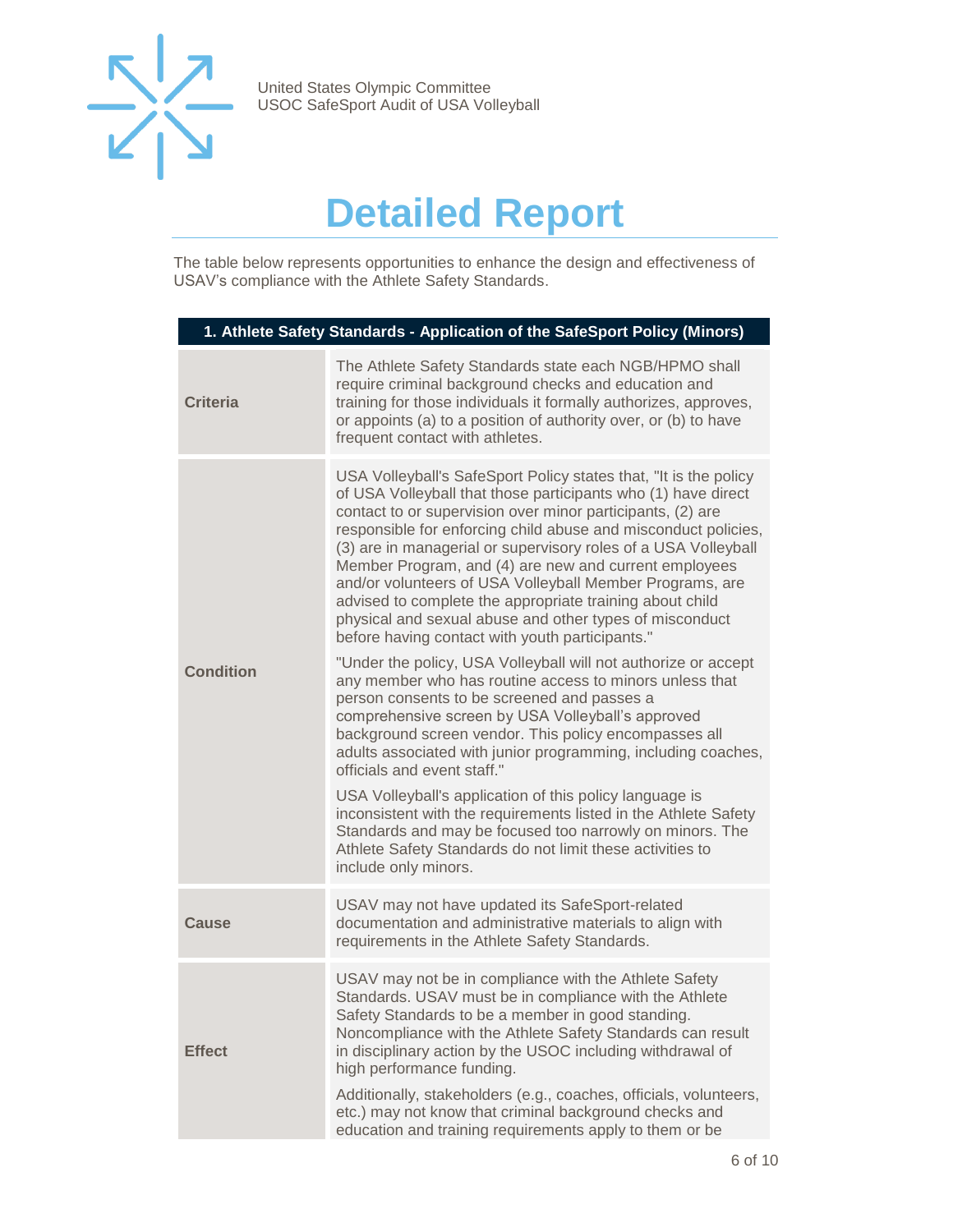

| 1. Athlete Safety Standards - Application of the SafeSport Policy (Minors) |                                                                                                                                                                                                                                                                                                                                                                                                                                                                                                                                                                                                                                                                                                                                                                                                        |  |
|----------------------------------------------------------------------------|--------------------------------------------------------------------------------------------------------------------------------------------------------------------------------------------------------------------------------------------------------------------------------------------------------------------------------------------------------------------------------------------------------------------------------------------------------------------------------------------------------------------------------------------------------------------------------------------------------------------------------------------------------------------------------------------------------------------------------------------------------------------------------------------------------|--|
|                                                                            | informed of SafeSport initiatives and the related misconduct<br>areas. Also, athletes may have contact with individuals who<br>are unaware of SafeSport misconduct and the potential<br>impact to athletes' well-being and/or have contact with<br>individuals who have a criminal history, which could put<br>athletes at SafeSport-related misconduct risk.                                                                                                                                                                                                                                                                                                                                                                                                                                          |  |
| <b>Recommendation</b>                                                      | USAV must require that individuals it formally authorizes,<br>approves, or appoints (a) to a position of authority over, or (b)<br>to have frequent contact with athletes complete criminal<br>background checks and education and training requirements<br>in a timely manner and before they have contact with athletes<br>to provide assurance that they are educated on the<br>requirements of the Athlete Safety Standards. Compliance<br>with these requirements must be completed within 90 days of<br>receipt of the final audit report.                                                                                                                                                                                                                                                       |  |
| <b>Management</b><br>response                                              | We agree that USAV shall revise its SafeSport policy<br>language to reflect its compliance with SafeSport, and will<br>regularly audit compliance with criminal background and<br>SafeSport education and training requirements per the NGB<br>Athlete Safety Policy. USAV will respond to the USOC with its<br>plan for compliance within 90 days of the final audit report.<br>USAV and its Regional Volleyball Associations support a<br>number of activities raising the platform of SafeSport, which<br>include, but are not limited to: the production of athlete videos<br>to raise awareness and prevention, the publishing of<br>SafeSport content in its coaching newsletters, and ensuring<br>resources are distributed with our participants through<br>USAV's website and communications. |  |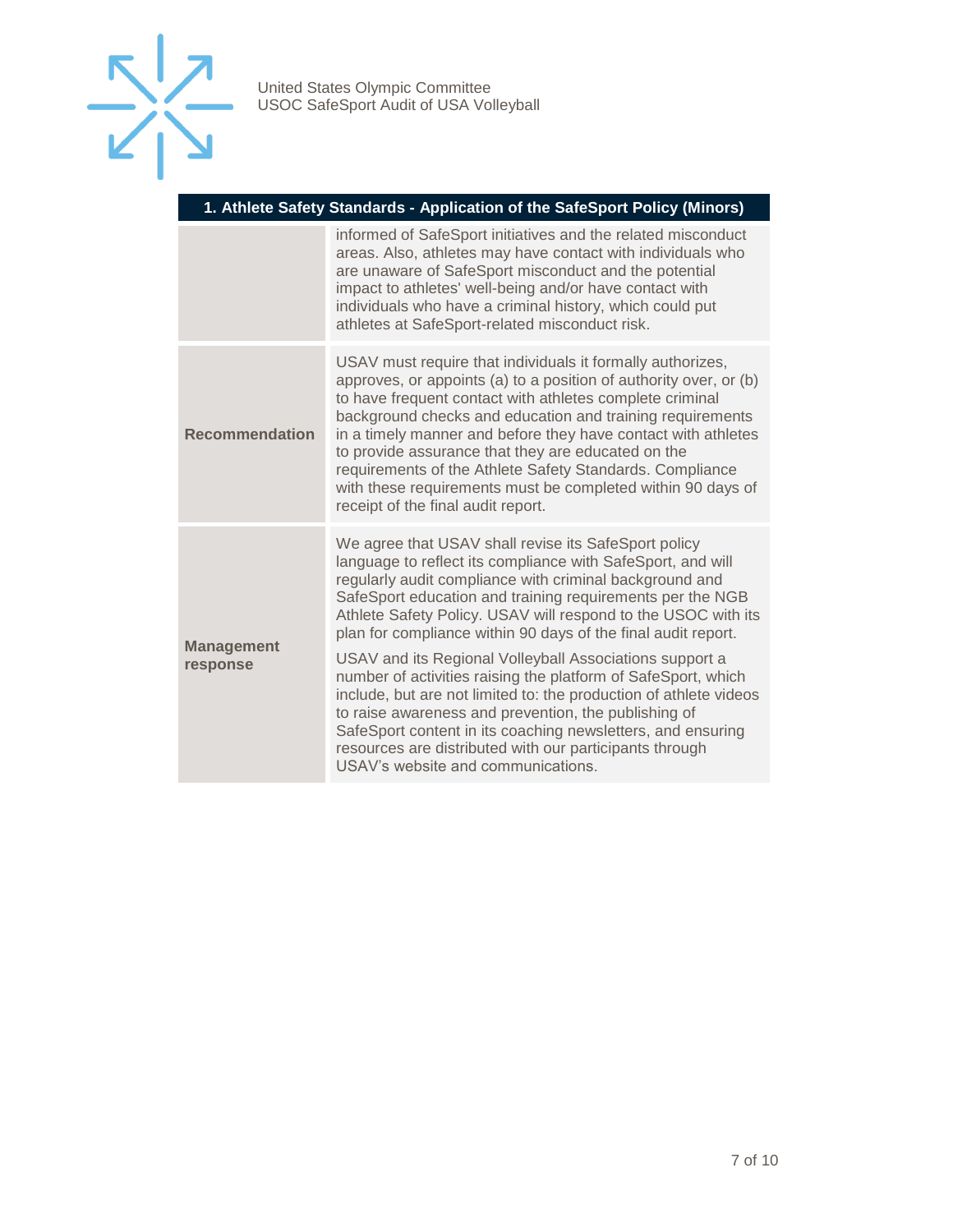

# <span id="page-7-0"></span>**Report Appendices**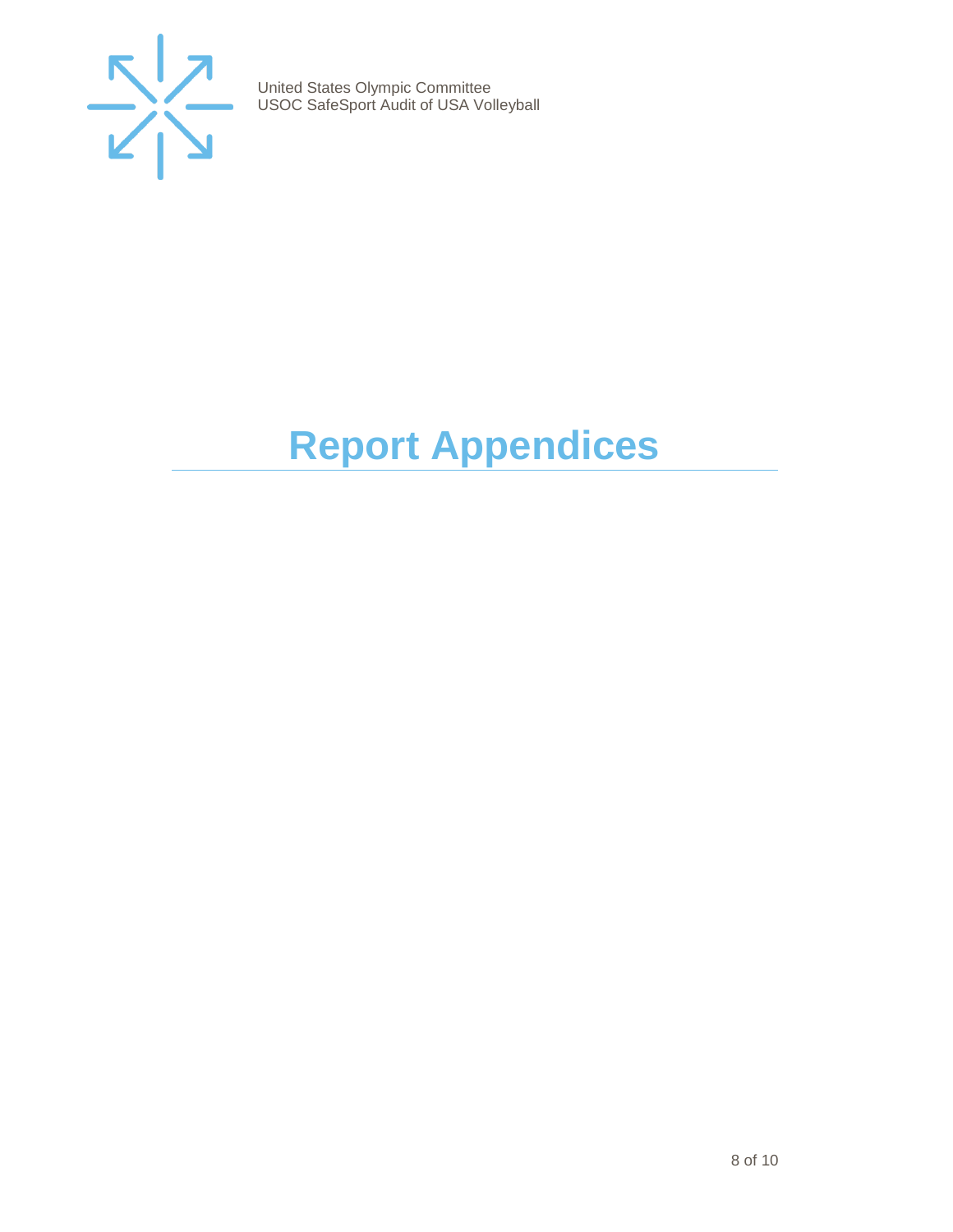

### <span id="page-8-0"></span>**Appendix A: Documents Reviewed**

We reviewed the following documents:

- > Athlete Safety Standards Program Questionnaire
- > Bylaws of USA Volleyball
- > Population listing of "required individuals"(i.e., covered individuals required to undergo background check and training)
- > USA Volleyball SafeSport Policy